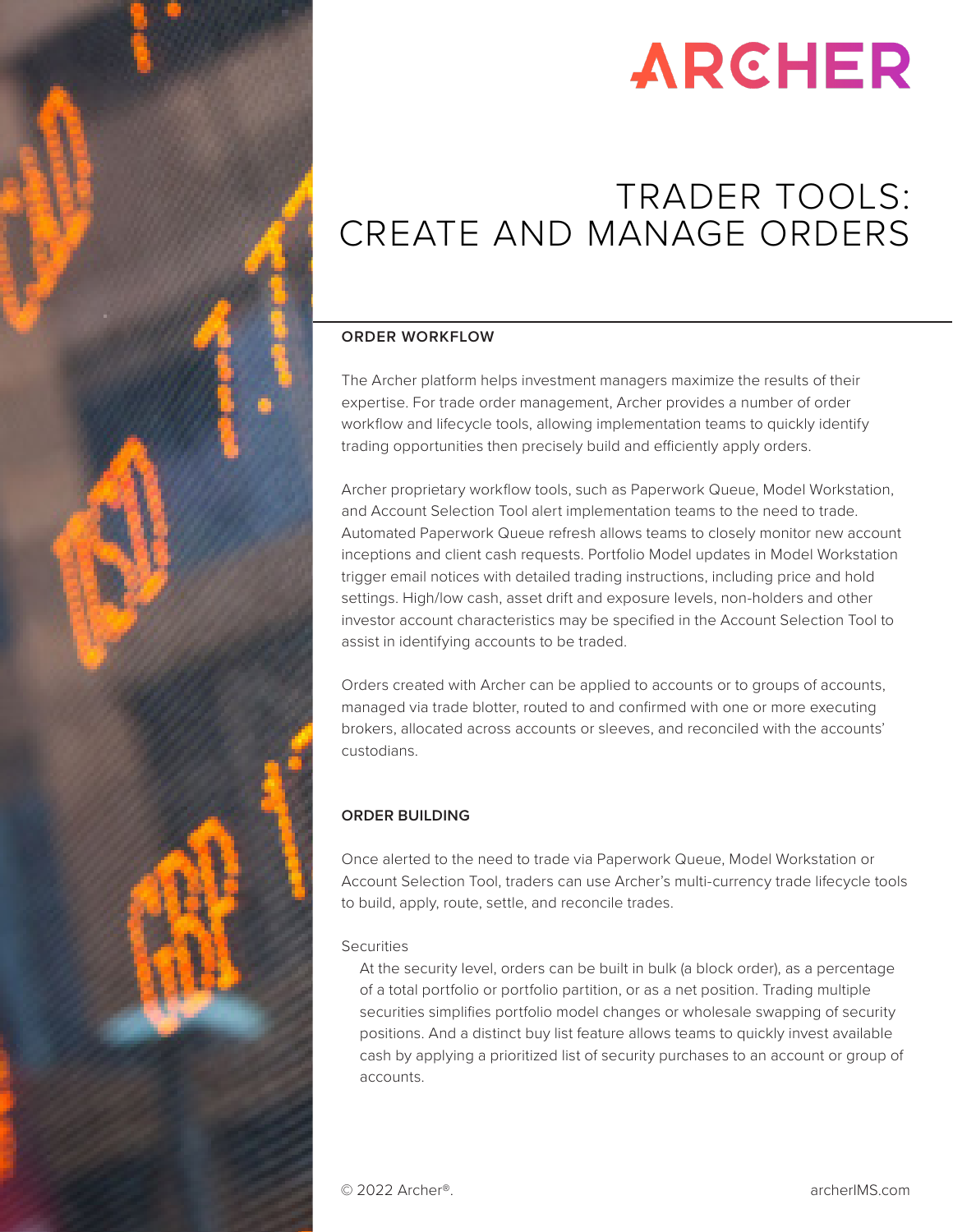

#### **Accounts**

The ability to apply order management scenarios at the account level provides flexibility in managing client requests such as withdrawals. Rebalancing and liquidating accounts are also easily accomplished. And since Archer accounts can be associated with both a model portfolio and a buy list, trade teams can efficiently accommodate specific stock restrictions while maintaining desired market exposures.

Pre-trade compliance functionality ensures that each account's restrictions are automatically evaluated and applied as part of the order creation and validation process.

Order building tools include block options that may be used to automatically assign brokers based on account and program settings, simplifying the process of generating multi-party blocks.

The flexibility of multiple purpose-build trade building tools sets Archer apart. Whether a manager needs to apply investment expertise across a large number of accounts, or must manage a small number of accounts with a large number of investment restrictions and guidelines, the efficiency and accuracy of Archer order management tools facilitate investment management success.

#### **TRADE BLOTTER**

Once orders have been built using order management scenarios, the trades appear on Archer's function-rich trade blotter.

The trade blotter is the investment management firm's official record of all trades created on Archer, providing complete transparency to the firm's trading activity, including audit information on each trade update and by whom the update was made.

Filters and action buttons on the trade blotter allow investment managers and their teams to take several actions in managing trades. For example, an order may be promoted or demoted in status, changed from Market to Limit, switched between GTC and Day, and switched between Autopost and Blotter methodologies (i.e. blotter trades are those for which executions and allocations will be manually entered). Full edit capabilities are available for each trade via the individual trades' detail pages, accessed by clicking the color-coded Direction link for the trade.

When filters are used to display a group of orders in the same status, bulk operations such as combining orders and allocating shares become available. And favorite filters may be pre-set, speeding access to the trades requiring a specific team members' attention.